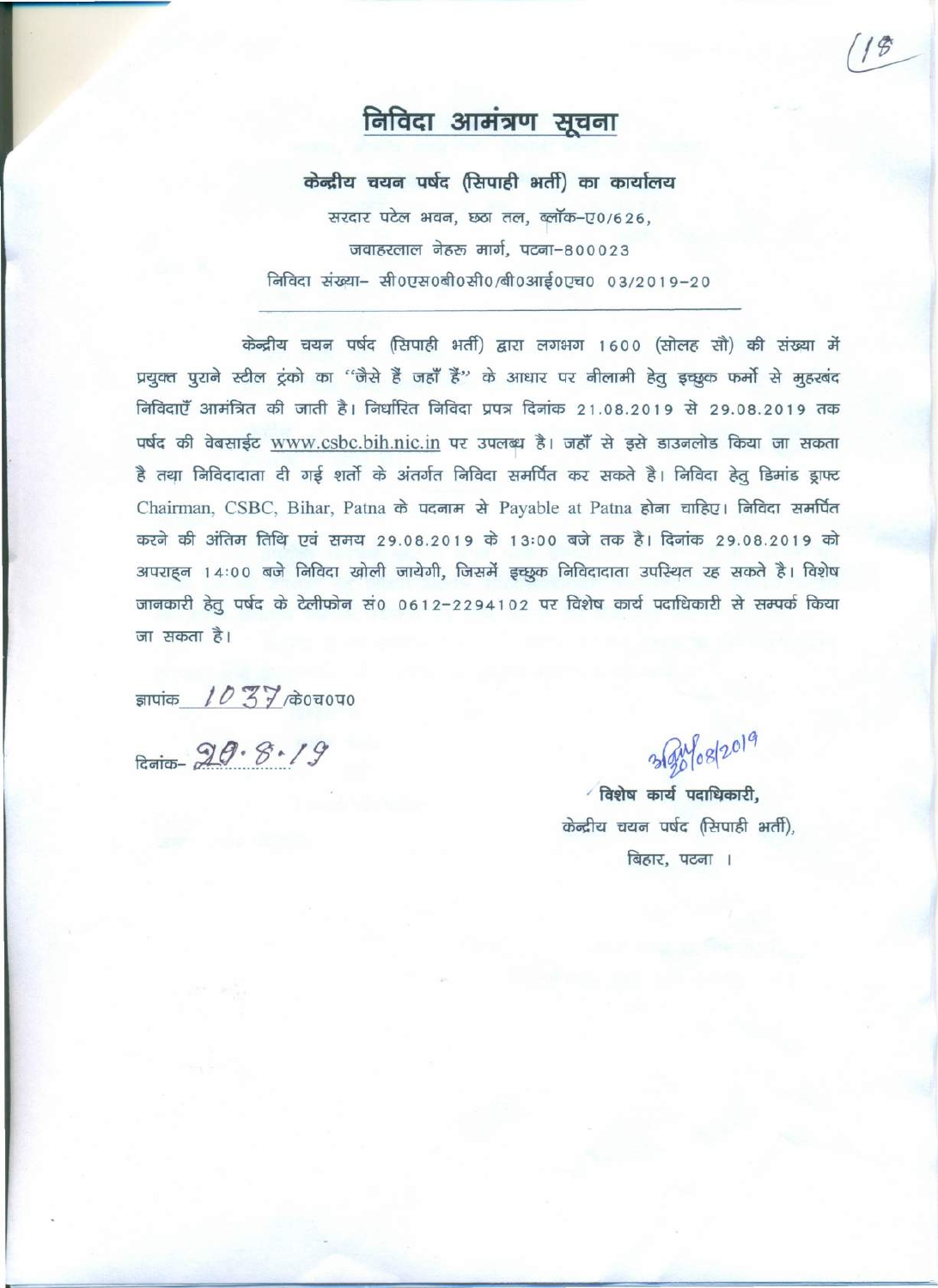**RETENDER NO. 03/2019-20** 

# **Central Selection Board of Constable**

**Sardar Patel Bhawan, 6th Floor, Block-A/626, Jawaharlal Nehru Marg, Patna-800023. Telephone No.– 0612-2294101/2294102, 0612-2233711, Fax No.-0612-2233711 Website: www.csbc.bih.nic.in** 

**Tender Document** 

**For** 

**Disposal of Old Steel (Iron) Trunks** 

**[PRICE RS.500/-]**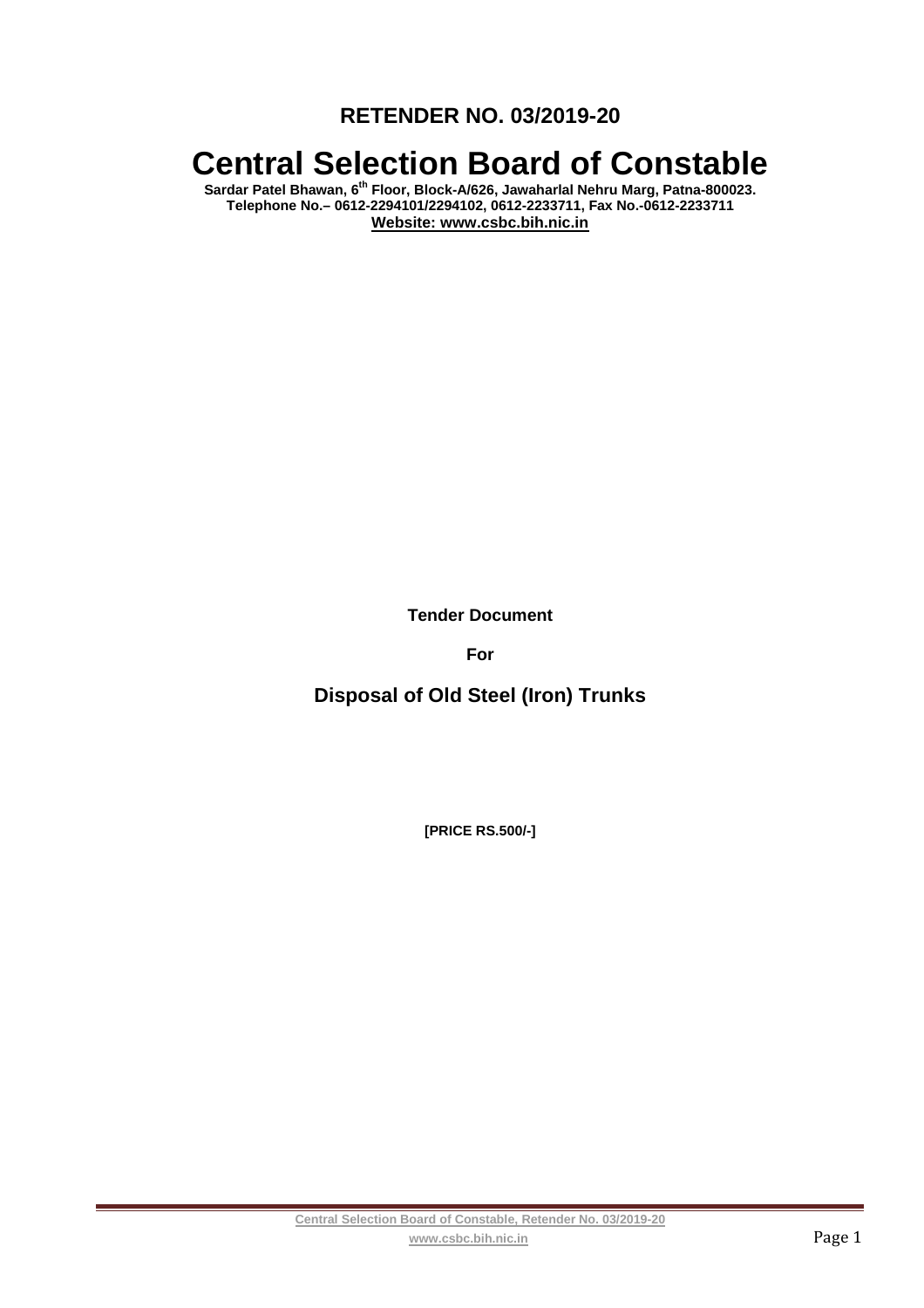| <b>Tender Reference</b>                                   | No. CSBC/BIH-03/2019-20, Dated------<br>20/08/2019                                                                                                                          |  |
|-----------------------------------------------------------|-----------------------------------------------------------------------------------------------------------------------------------------------------------------------------|--|
| <b>Price of Tender Document</b>                           | RS. 500/- (Non-refundable)<br>(Rupees Five hundred Only)                                                                                                                    |  |
| <b>EMD</b>                                                | Rs. 10,000/- (Rupees Ten Thousand<br>Only)                                                                                                                                  |  |
| <b>Period of Download of Tender</b><br><b>Document</b>    | 21/08/2019 to 29/08/2019 (10.00hrs to<br>13.00hrs) (On working days only)                                                                                                   |  |
| Last Date and Time for receipt of<br><b>Tender offers</b> | 13.00 Hr. on Dt. 29/08/2019<br>Venue - Office of the CSBC at A/626, 6 <sup>th</sup><br>floor, Sardar Patel Bhawan, Jawaharlal<br>Nehru Marg, Bihar, Patna-800023            |  |
| Time and Date of Opening of<br><b>Technical Offers</b>    | 14.00 Hrs on Dt. 29/08/2019<br>Venue - Office of the CSBC at A/626,<br>6 <sup>th</sup> floor, Sardar Patel Bhawan,<br>Jawaharlal Nehru Marg, Bihar, Patna-<br>800023        |  |
| Place of Opening Tender Offers                            | Central Selection Board of Constable, at<br>A/626, 6 <sup>th</sup> floor, Sardar Patel Bhawan,<br>Jawaharlal Nehru Marg, Bihar, Patna-<br>800023                            |  |
| Address for Communication                                 | Officer-on-Special Duty,<br>Central Selection Board of Constable,<br>at A/626, 6 <sup>th</sup> floor, Sardar Patel<br>Bhawan, Jawaharlal Nehru Marg, Bihar,<br>Patna-800023 |  |
| Contact Telephone & Fax Numbers                           | Telephone No.-<br>0612-2294102<br>Fax No.-0612-2233711.                                                                                                                     |  |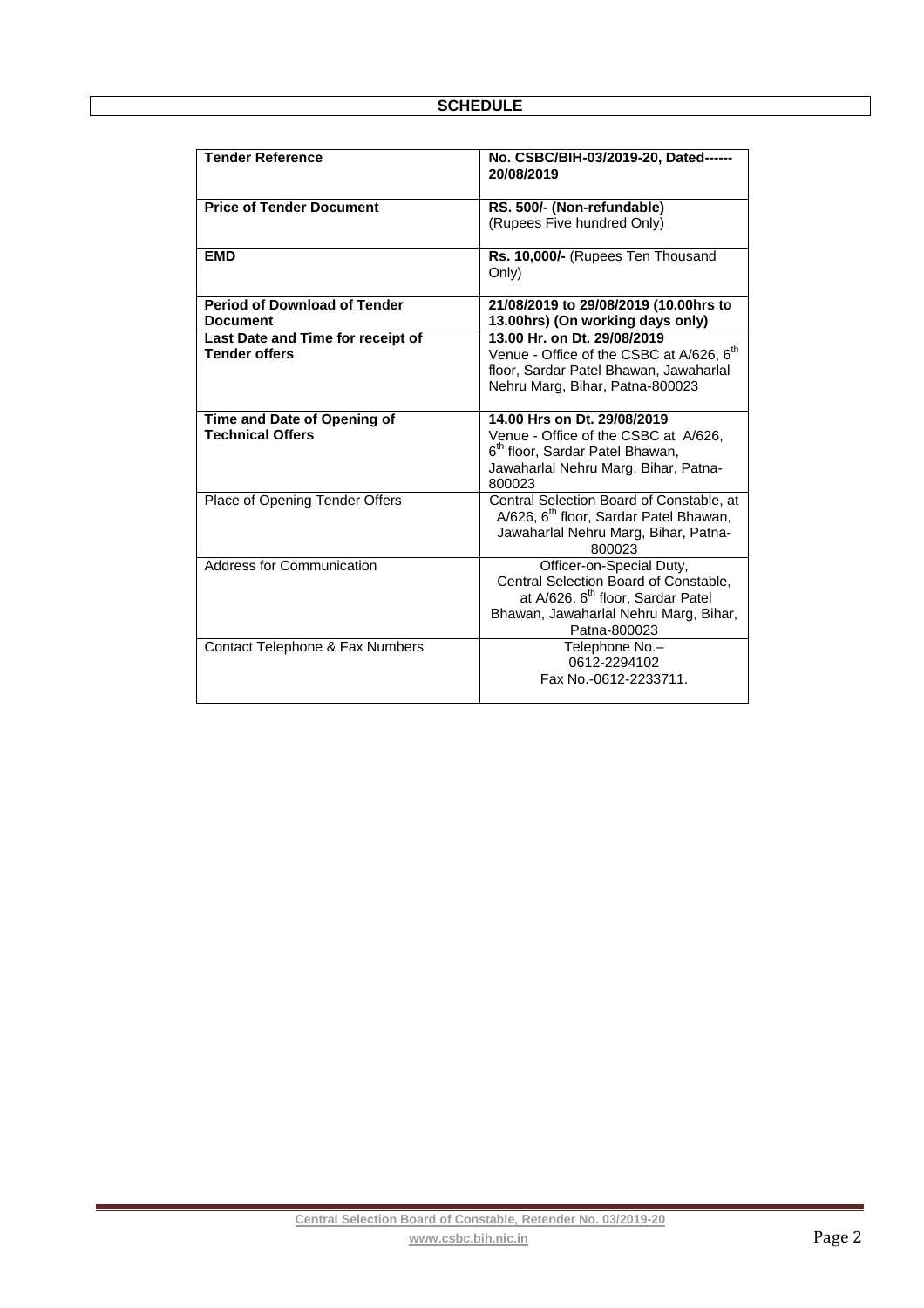#### **Introduction**

The office of Central Selection Board of Constable (CSBC) intends to **dispose of about 1600 Old/Used Steel (Iron) Trunks**. The quantity of trunks mentioned above may increase or decrease.

**2.** Interested firms are requested to send the bids for the above mentioned work as per the terms and conditions of the Notice Inviting Tender (NIT) mentioned below which may be perused and understood before quoting the rates.

**3** The tender document is available for download from the Official website of CSBC i.e.www.csbc.bih.nic.in during the period as mentioned in Schedule of this Tender Document. **Bidders who download the tender document from the website will need to provide a Demand Draft of Rs.500 (Rupees Five Hundred only) as Non-refundable Processing Fee drawn in favour of Chairman, Central**  Selection Board of Constable payable at Patna at the time of submission of bid. Only those Tender offers shall be accepted for evaluation which are accompanied by non-refundable Tender Fee of Rs.500/- (INR Five Hundred Only) in the form of Demand Draft.

**4.** Instructions to Bidders and Terms & Conditions of this tender are given in **Annexure-1** and **Annexure-2** respectively.

**5. The tender may be submitted in separate sealed covers in the format, as given in Annexure – 3 (Technical Bid) and Annexure –4 (Financial Bid) duly filled in fully in all respect along with tender document, signed and stamped on each page up to 13.00hrs on or before 29/08/2019, addressed to Officer-on-Special Duty, Central Selection Board of Constable, at A/626, 6th floor, Sardar Patel Bhawan, Jawaharlal Nehru Marg, Bihar, Patna-800023. The envelope containing the quotation may be superscripted as "QUOTATION FOR DISPOSAL OF OLD STEEL (IRON) TRUNKS" and must be sealed separately. If both Annexure –3 (Technical Bid) and Annexure –4 (Financial Bid) are not sealed separately, the bid will be rejected without opening. The Technical bids will be opened the same day at 14.00 hrs.in the presence of such of tenderers or their authorised representatives who may wish to be present on the occasion.** 

The materials offered for disposal is Ex-Godown and on 'AS IS WHERE IS & WHAT IS BASIS'.

**The purchaser may inspect the materials (Old Steel/Iron Trunks) on any working day between 10:00 A.M. to 01:00 P.M. from 21/08/2019 to 29/08/2019 by prior appointment** to satisfy themselves about the quality & condition of the materials offered. No complaint whatsoever will be entertained after the tenders are submitted or before or after the materials are lifted. No request for inspection after submission of the tender will be accepted.

The bidders are requested to submit Tender in the Tender Box kept in the office of Central Selection Board of Constable at A/626, 6<sup>th</sup> floor, Sardar Patel Bhawan, Jawaharlal Nehru Marg, Patna (Bihar). Tenders may be sent by Speed Post/Registered Post as well on the above mentioned address.Quotation by fax and e-mail will not be accepted.

**6**. Chairman, Central Selection Board of Constable reserves the right to accept or reject any or all the tenders without assigning any reason thereof.

**7. For any queries the potential buyers may contact the "Enquiry Cell" formed for this purpose in A/626, 6th floor, Sardar Patel Bhawan, Jawaharlal Nehru Marg, Bihar, Patna-800023**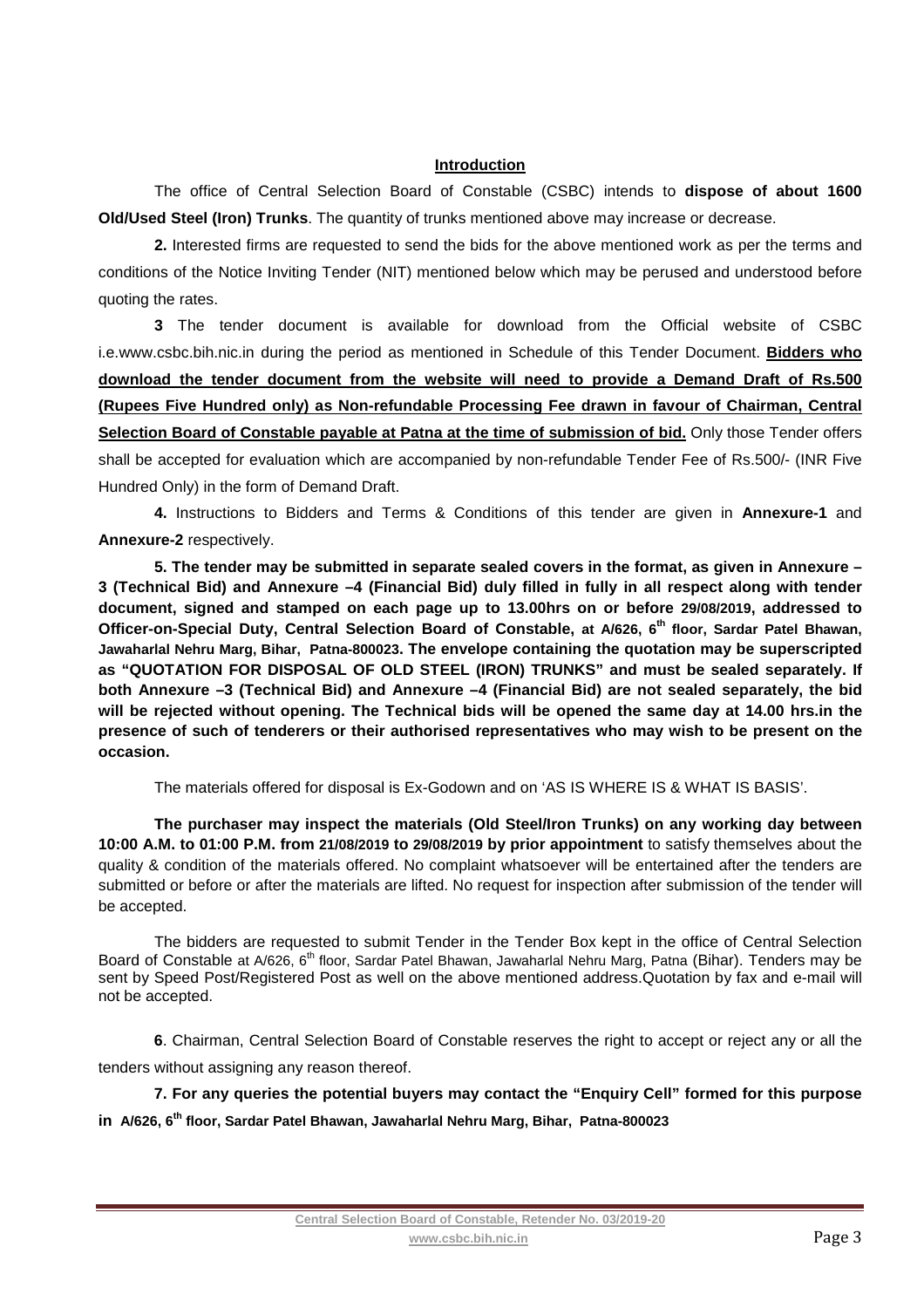## **Annexure-1 INSTRUCTION TO BIDDERS**

- **1.1.** The quotation should be accompanied by a Bid Security (Earnest Money Deposit) of Rs.10,000/- (Rupees Ten Thousand only), and non-refundable Processing fee of Rs.500/- (Rupees Five Hundred only) payable to "Chairman, Central Selection Board of Constable, Bihar, Patna" through two separate Demand Drafts respectively. Bid Security and Processing fee shall not be accepted by way of cheque, cash, money order or Bank Guarantee. The quotation without Demand Draft of Bid Security and Processing Fee will be summarily rejected.
- **1.2.** Bid Security (Earnest Money Deposit) will be forfeited if the bidder withdraws his bid after the date of opening of quotation.
- **1.3.** Quotations received late will not be considered and returned unopened.
- **1.4.** Form of organisation, whether Partnership or Proprietary or Limited Company must be clearly mentioned in the quotation. If a Partnership firm, the Names & Addresses of the Partners and if a Limited Co., the names and addresses of the Directors and Registration Number may be expressly stated.
- **1.5.** Rates are required to be quoted as indicated in the Quotation form.
- **1.6.** Central Selection Board of Constable shall be under no obligation to accept the highest quotation or any other quotation and reserves the right of acceptance of the whole or any part of the quotation or portion of the quantity offered and the bidder shall accept the same at the rates quoted.
- **1.7.** Central Selection Board of Constable reserves the right to decrease or increase the quantity to be sold.
- **1.8.** Corrections, if any, must be attested. All amounts shall be indicated both in words as well as in figures. Where there is difference between amounts quoted in words and figures, amount quoted in words shall prevail.
- **1.9.** The bidders shall supply along with his quotation the name of his bankers as well as the latest income tax certificate.
- **1.10.** Canvassing in any form will disqualify the tenderer for the present tender or may be in future too.
- **1.11.** Conditional, ambiguous and incomplete bids will be summarily rejected
- **1.12.** Name and address of Dharam Kanta should be indicated in the offer.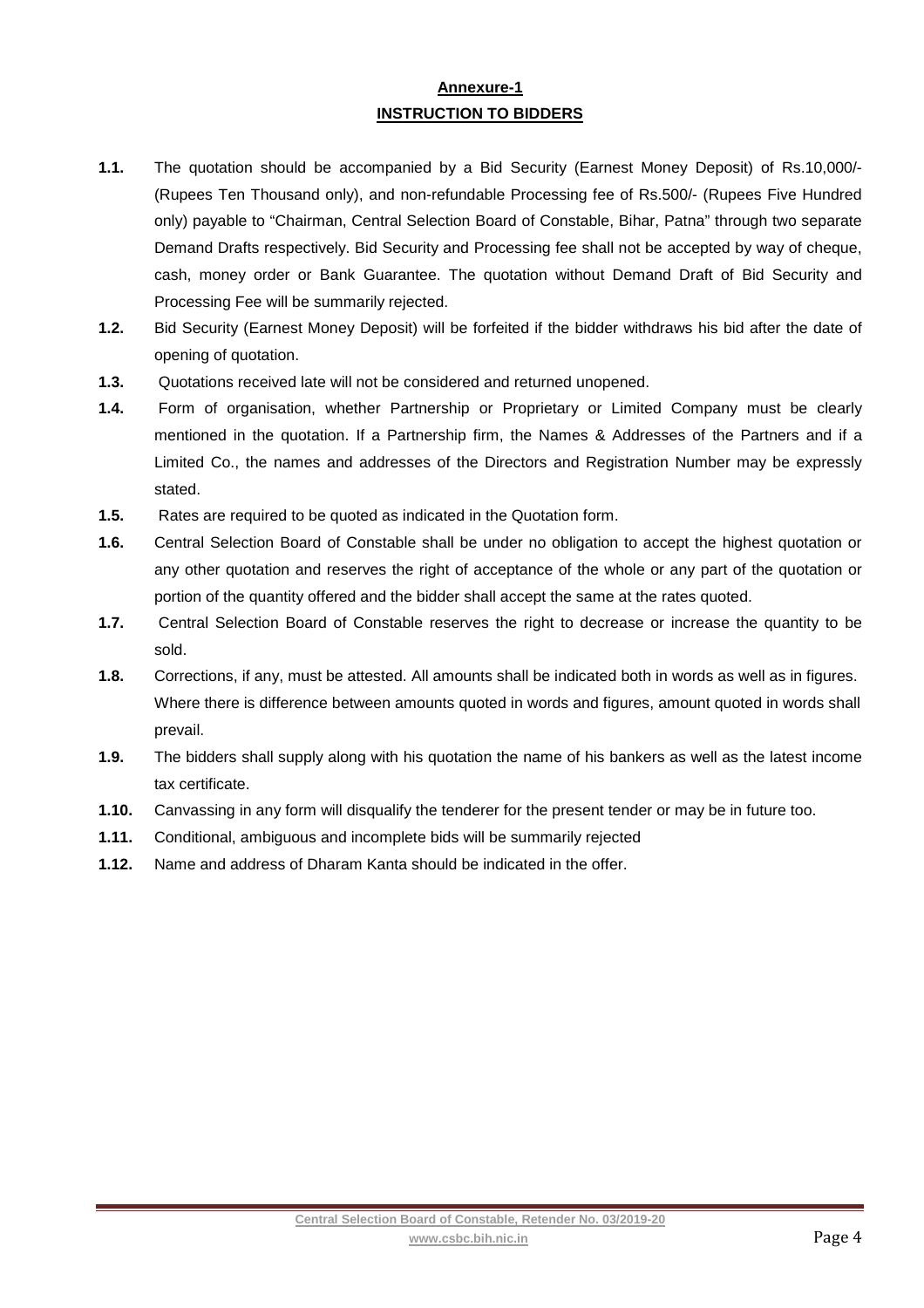#### **ANNEXURE-2**

#### **TERMS AND CONDITIONS OF THE TENDER**

#### **2.1. DEFINITIONS:**

- **(1)** The term 'Contractor' shall mean, the person, firm or Company with whom or with which the order for disposal of 'Old Steel (Iron) Trunks' is placed and shall be deemed to include the Contractor's successors, representatives, heirs, executors and administrators unless excluded by any express order.
- **(2)** The term 'Order' shall mean, the communication signed on behalf of Central Selection Board of Constable by an officer duly authorized intimating the delivery order on behalf of the Seller on the term and conditions mentioned or referred to in the said communication accepting the quotation or offer of the contractor for delivery of material.
- **(3)** The term 'CSBC' or 'Board' shall mean Central Selection Board of Constable.

#### **2.2. PRICES**

The prices should be in Indian Rupees..

#### **2.3. CLEARANCE**

**2.3.1** The contractor shall be responsible for the materials to be lifted within seven working days from the date of award letter.

 **2.3.2** In case the store is not lifted within the time specified as above, ground rent @ 0.2% of the total amount due will be charged per day from the purchaser for a further period of seven days. The material not so removed will be treated as abandoned lots and the EMD and other sums paid for the lot will be forfeited without any reference to the purchaser. For such abandoned lots, CSBC reserves the right to re-sell.

**2.3.3** The materials will be allowed to be lifted between 10:00 A.M. to 04:00 P.M. from the next day onwards of issue of the work order.

**2.3.4** The labour, transport and other arrangements for lifting the material from the premises of the Board will have to be made by the purchaser at their cost and responsibility.

**2.3.5** The Office of the Central Selection Board of Constable is situated at **8,9,10 and11 Back Hardinge Road, Patna-800001**. The Vendor has to make arrangement for lifting of materials at Office situated at Back Hardinge Road.

**2.3.6** The material will be escorted to Dharamkanta / Weighing machine by the authorized officers of the Board in whose presence it will be weighed.

#### **2.4. EXTENSION OF TIME**

Extension of time may be granted only if failure on the part of the Contractor to lift the material in proper time shall have arisen from any cause which the Board may consider to be justified by circumstances of the case.

#### **2.5. PAYMENT**

- **(1)** The Contractor shall have to deposit in advance by Demand Draft an estimated amount as the Board may decide before lifting the materials.
- **(2)** The final payment as per weight determined at Dharam Kanta of material lifted is to be deposited within three days of the receipt of material.
- **(3)** Name and address of the Dharam Kanta should be submitted before lifting material.
- **2.6. ARBITRATION** All disputes in this regard are subject to jurisdiction of Patna Court.

#### **2.7. Award Criteria**

**(1)** The highest Bidder shall be calculated based on the basis of total cost as per the bill of quantity mentioned in the Financial Bid Document (Annexure-4)

**(2)** The bidder whose commercial offer has been determined to be highest will be selected and awarded the contract.

> **OSD, Central Selection Board of Constable, Bihar, Patna.**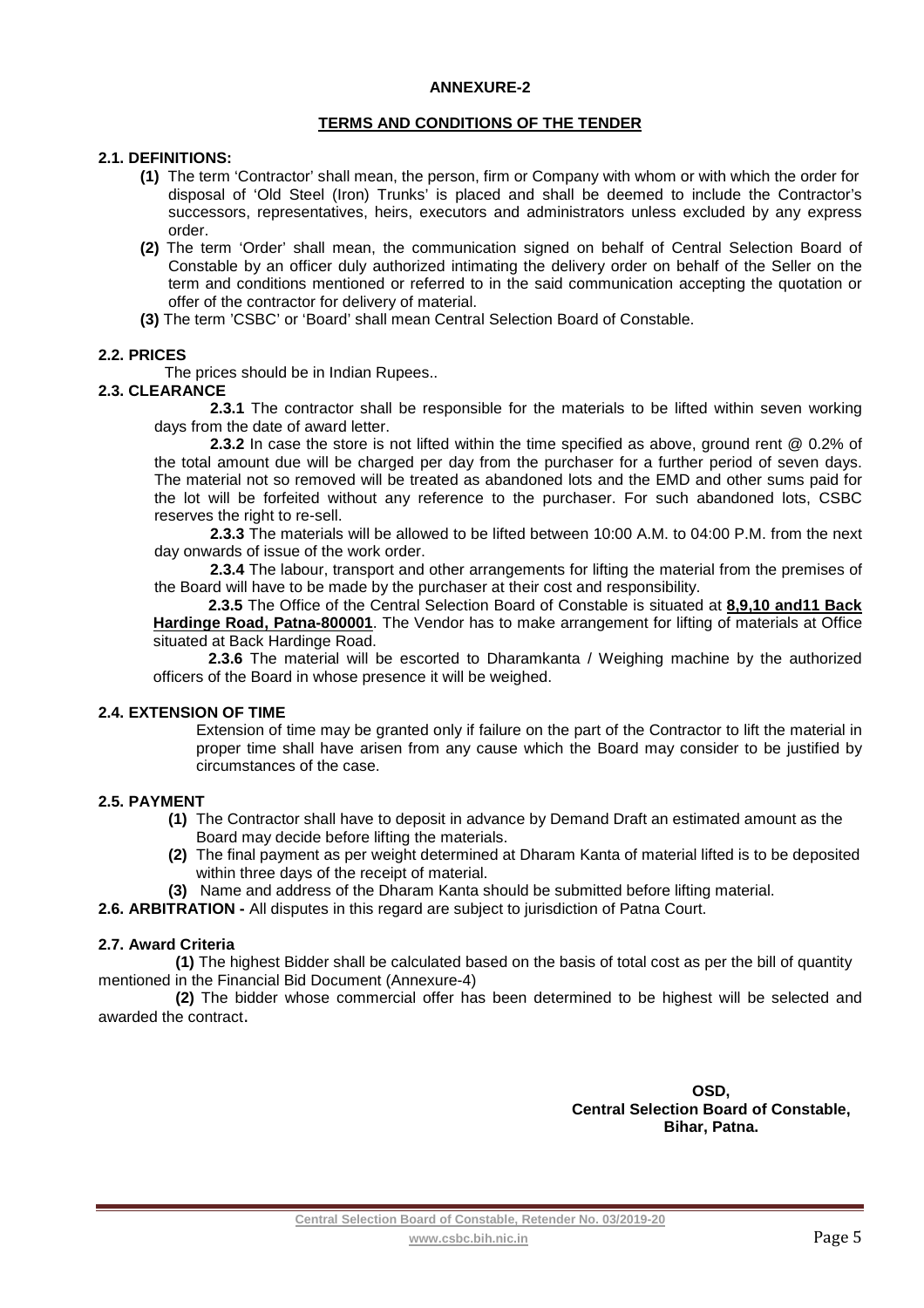#### **FORMAT FOR FURNISHING BIDS FOR THE DISPOSAL OF OLD STEEL (IRON) TRUNKS IN THE BOARD'S OFFICE Annexure –3 (Technical Bid)**  (To be sealed in a separate envelope)

Tender Reference No. and Date: CSBC/BIH-03/2019-20, Dated ------------------------ **(To be filled in by the Bidders)** 

1. Name of the Company/Organization: …………………………………. 2. Address : …………………………………... 3. Telephone Nos. : 1. Office: 2. Residence: 4. Names, Address, Telephone Nos., Mobile No. email of responsible persons who can be contacted in case of need 5. Whether the Company/Organization is Proprietorship/ Partnership/Pvt. Ltd./Other : ………………………………….. 6. Name of the Authorized Signatory: …………………………………. 7. Registration No./GST Registration No. (if any):……..……………………………. 8. I.T.C. or PAN (Enclose a copy) :………………………………… 9. Details of EMD deposited: (a) Amount: Rs.10,000/- (b) DD No. Dated (c) Bank on which drawn:

10. Details of Non-refundable DD deposited: (a) Amount: Rs.500/-

(b) DD No. Dated

(c) Bank on which drawn:

#### **Declaration**

I ………………………………………………….. sole proprietor/Director/partner/authorized signatory having registered office at ……………………………………………..…………………… do hereby solemnly affirm and declare that I/we undertake to abide by all the rules and regulations of the State/Central Govt./Local Govt. with regard to sale and disposal of Old Steel (Iron) Trunks and shall be liable to any penalties that may accrue due to non-adherence of Terms & Conditions of the Tender.

**Signature …………………………...** 

**Dated: ………………… Seal of the Company ……………….** 

**Enclosures: (1)** Tender document duly signed and stamped on each page

- **(2)** Demand draft for Processing Fee
- **(3)** Demand draft for EMD
- **(4)** Name and address of Dharam Kanta
- **(5)** Name of the bankers of Bidder
- **(6)** Latest Income Tax Certificate
- **(7)** The authority of the person signing the quotation